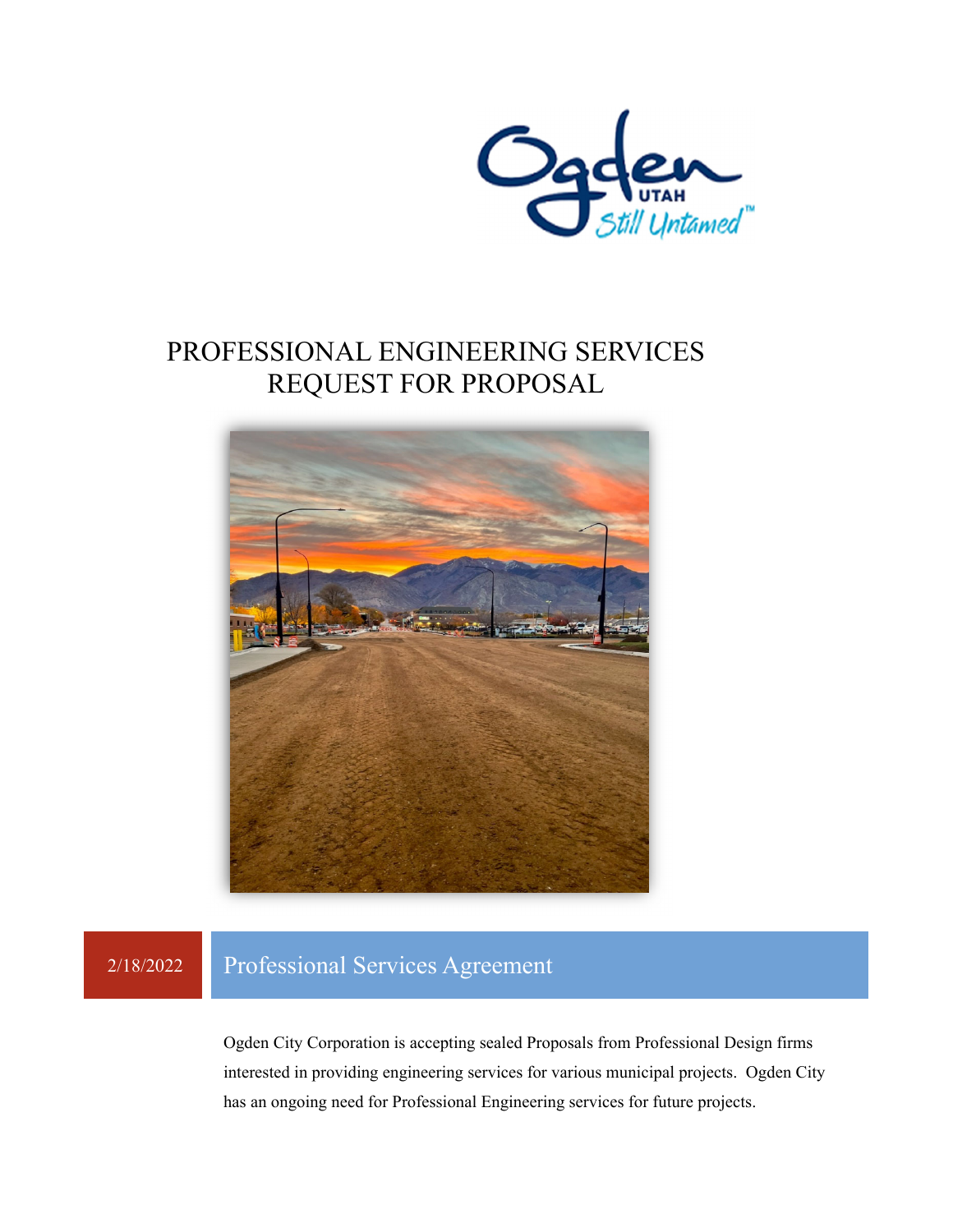# **OGDEN CITY CORPORATION**

### **I. INTRODUCTION**

Ogden City Corporation is accepting sealed Proposals from Professional firms interested in providing engineering and design services for various municipal projects. Ogden City has an ongoing need for professional design services for future projects including but not limited to the following areas of expertise:

### **Engineering Projects (Category) Areas of Expertise**

- Project Management Services
- Pre-Design Services
	- O Planning/Programming
	- O Site Evaluation and Selection
	- O Condition Survey and Reports
	- O Cost Estimating/Budget
	- O Assessments and Reports
- Design
	- O General Civil Engineering
	- O Road Design
	- O Sewer
	- O Storm Drain
	- O Water Systems and Treatment
	- O Surveying
	- O Geotechnical Services, including boring, analysis, and peer review
	- O Geotechnical Reporting, studies and evaluation
	- O Transportation, Traffic Signalization, and Studies
	- O Structural
	- O Railroad Services
	- O Floodplain Evaluation and Management
	- O Storm Water and Pollution Prevention
	- O Computer Aided Drafting Services
- Construction
	- O Administration and Management Services
	- O Quality Assurance and Materials Testing
	- O Field Engineering and/or Inspection
	- O Public Involvement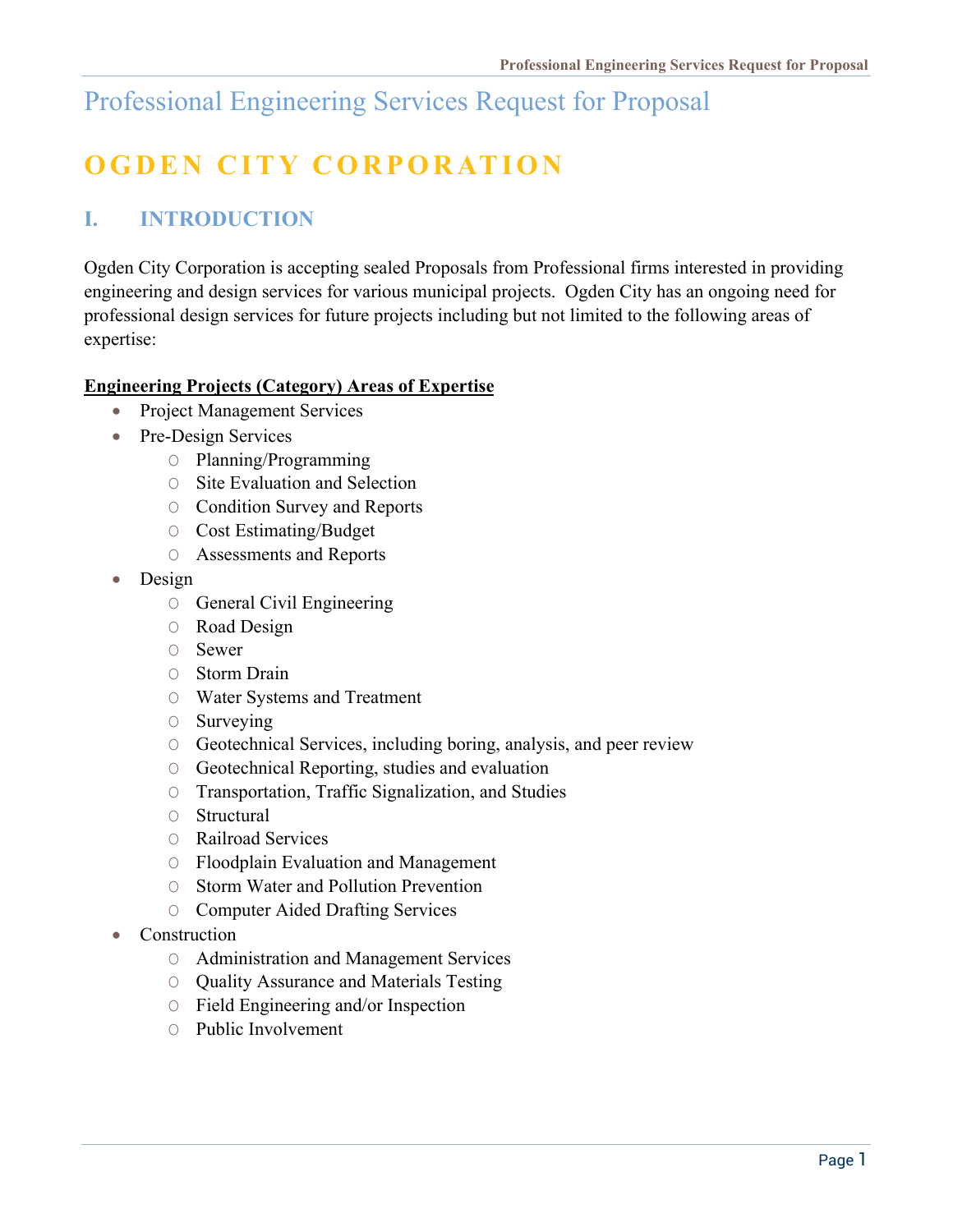#### **Facility Projects (Category) Areas of Expertise**

- Electrical
- Mechanical
- Building Envelope Integrity (Includes Structural, Water Intrusion)
- Structural (Building/Facilities)
- Environmental Engineering including assessments, remedial design, and oversight
- Site (oversight, Federal and State Compliance, etc.)
- Landscape Architecture

#### **Building Inspection Services (Category) Areas of Expertise**

- Structural Peer Review (requires a structural engineer with current licensure)
- Structural inspections with associated reporting (e.g. ASCE 41-13 [Tier 1 Observation/Report] by a licensed engineer, etc.)
- Building Inspection with associated reporting (must be licensed as a Building Inspector in the State of Utah)
- Commercial building plan review (structural and nonstructural, mechanical, plumbing, electrical, energy conservation, accessibility)
- Residential building plan review (structural and nonstructural, mechanical, plumbing, electrical, energy conservation, accessibility)

\*Each subsection counts as a category of experience. Applicants may submit based on experience in a subcategory.

For this reason, Ogden City Engineering is accepting sealed Proposals from consulting engineering firms interested in being considered for pool services for future municipal projects.

Upon evaluation of Proposals, engineering firms receiving the highest scores within their categories and areas of expertise may be selected for the engineering pool. Pool services will be for a minimum period of three years. The contract will also allow the option of two one-year extensions if mutually agreed upon.

Firms submitting must have an office or representative in the Wasatch Front area (Northern Utah). Firms shall submit the following for each category of interest:

- a. Eight (8) sealed Proposals for *Engineering Projects*.
- b. Eight (8) sealed Proposals for *Facilities Maintenance Projects*.
- c. Six (6) sealed Proposals for *Building Inspection Services*.

Within each submittal, the proposal must specifically designate the area of expertise for which the firm wishes to be considered for review purposes. Attached at the end of the document is a checklist for the sections. It is highly recommended these sheets be filled out and returned with the proposal to aid in the review process. By using the checklist provided, it will not count as one of the 15 pages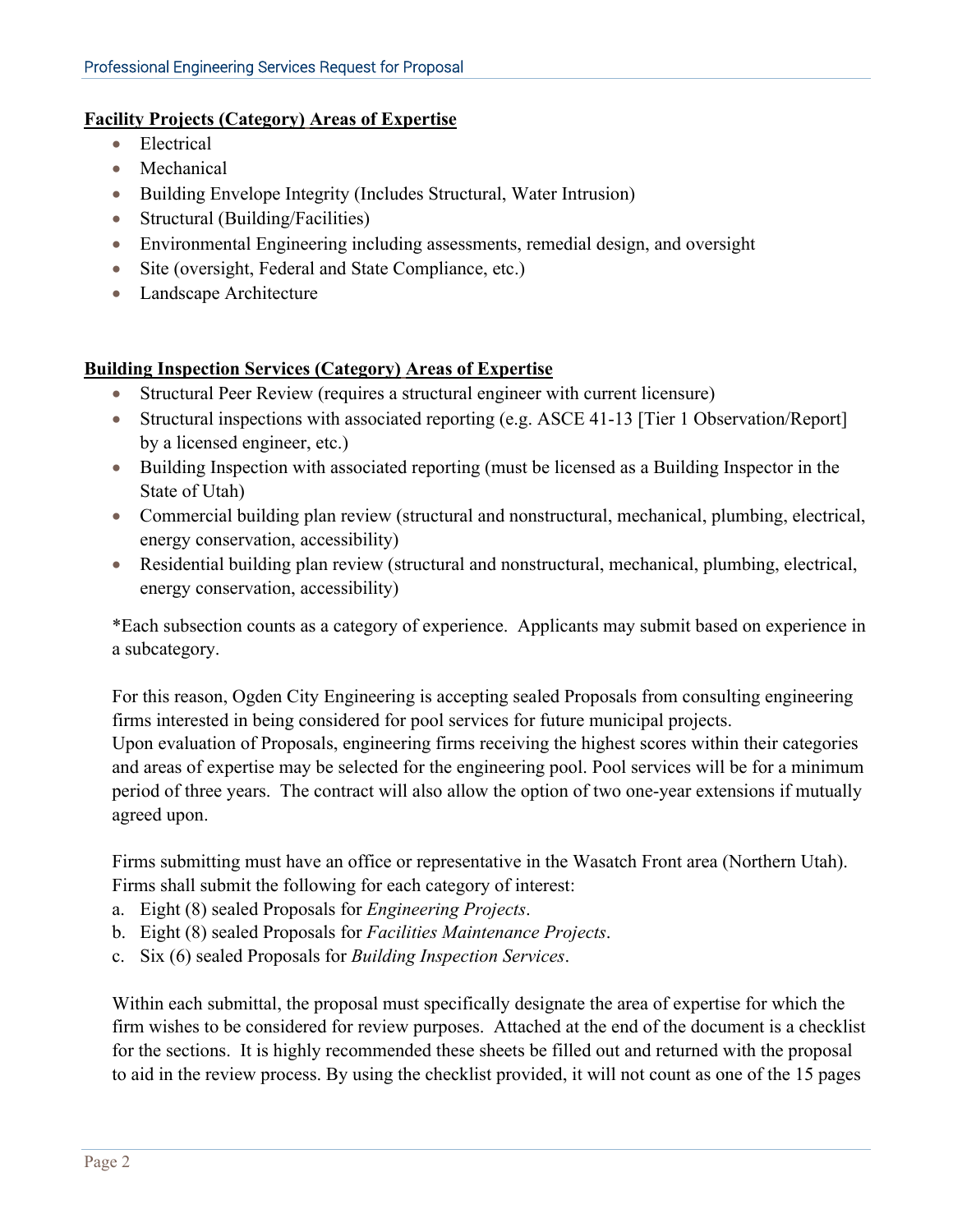if it is paper clipped to the outside of the submittal.

Ogden City shall not be held responsible for any oral instructions. Any changes to this Request for Proposal will be in the form of a written Addendum. Ogden City will not be responsible for any costs associated with consultants assembling and submitting any portion of this Request for Proposal.

Any firm wishing to limit access to proprietary information and content within the submitted proposal must complete and submit a Business Confidentiality Claim form along with Proposal. Confidentiality Claim form is included as a separate page at the end of the Request for Proposal.

### **II. PROPOSAL CONTENT**

### **Engineering and Facilities Maintenance Projects**

Each Proposal must include, as a minimum, the following information:

- 1. List of fields/services (areas of expertise) the company performs;
- 2. Name, address, email and telephone number of firm submitting the proposal;
	- a. Include the name and resume of the person designated as the firm's representative throughout the duration of the contract.
- 3. The names, association with the firm, work experience, and level of participation of key individuals that would be directly involved on City projects;
- 4. The firm's knowledge of and familiarity with Ogden City and its personnel;
- 5. A chronological list of "In progress" and "Completed" projects accomplished by local (Northern Utah) office or representative for previous 3 years including references; include project name, address, owner, contact name and current telephone number;
- 6. Investigations, arbitrations, litigations, or claims, which are pending, settled or otherwise, disposed of within the last three years;
- 7. Evidence of Insurability;
- 8. Complete Fee Schedule;
- 9. List of personnel specialties;
- 10.Additional highlights of submitting firm;
- 11.Acknowledgment of receipt of addenda (if any).

\*Being selected and entering into an agreement does not guarantee consultant will be extended any specific amount of work.

\*\*Proposal may include projects that firm would like to highlight beyond 3 years.

\*\*\* Ogden City reserves the right to bid individual future projects separately rather than using pool services.

Proposals are to be no longer than 15 pages. Double sided pages count as two (2) pages. Items listed in an appendix will not count towards the 15-page maximum.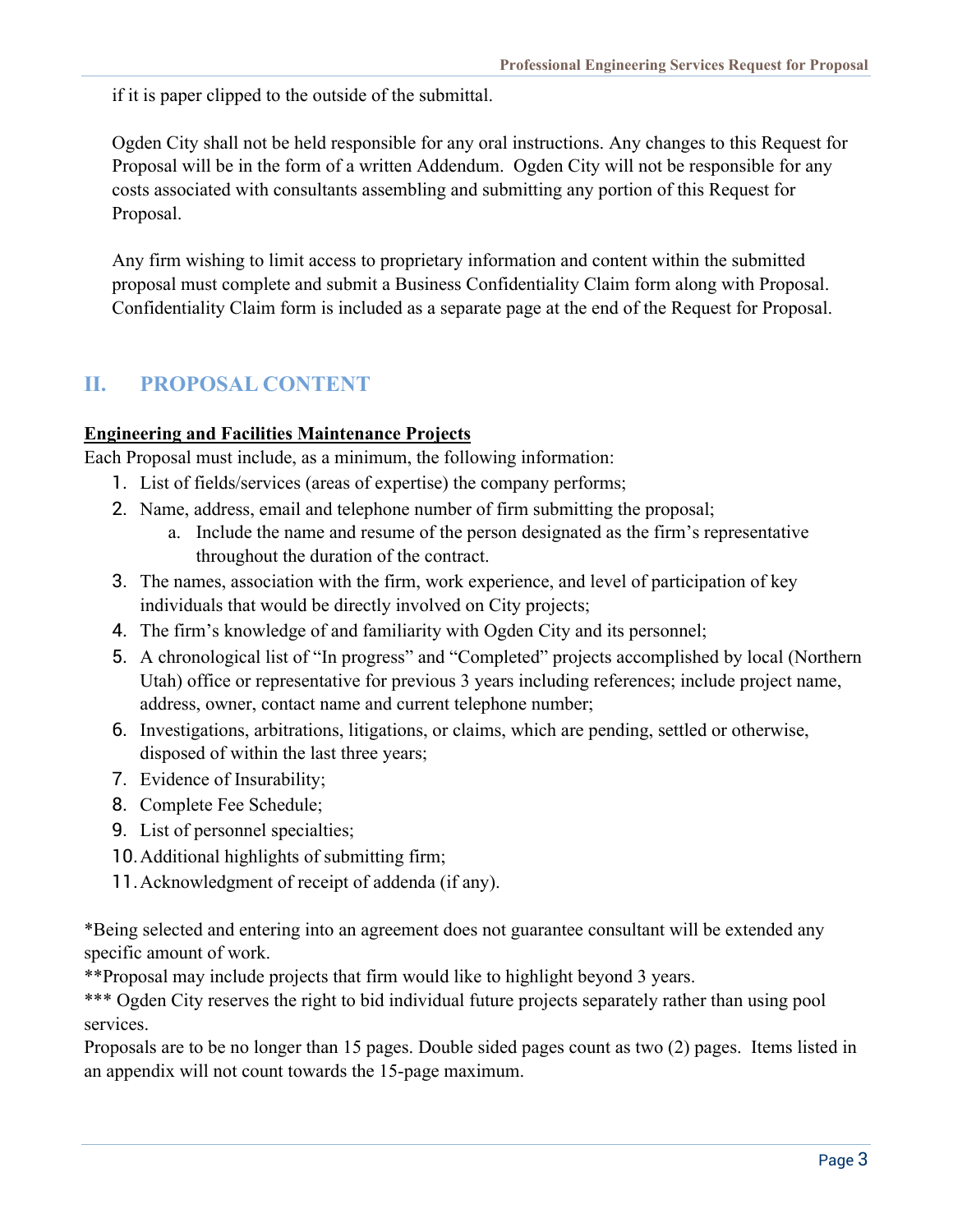#### **Building Inspection Services**

Each Proposal must include, as a minimum, the following information:

- 1. List of fields/services (areas of expertise) the company performs;
	- a. If applying for Building Inspection, list the names of individuals who will perform inspections and their licensure and certifications.
	- b. If applying for Commercial/Residential Plan Review, list the names of individuals who will perform the review and their certifications.
- 2. Name, address, email and telephone number of firm submitting the proposal;
	- a. Include the name and resume of the person designated as the firm's representative throughout the duration of the contract.
- 3. The names, association with the firm, work experience, and level of participation of key individuals that would be directly involved on City projects;
- 4. The firm's knowledge of and familiarity with Ogden City and its personnel;
- 5. Investigations, arbitrations, litigations, or claims, which are pending, settled or otherwise, disposed of within the last three years;
- 6. Evidence of Insurability;
- 7. Complete Fee Schedule;
- 8. List of personnel specialties;
- 9. Additional highlights of submitting firm;
- 10.Acknowledgment of receipt of addenda (if any).

\* Being selected and entering into an agreement does not guarantee consultant will be extended any specific amount of work.

\*\* Ogden City reserves the right to bid individual future projects separately rather than using pool services.

Proposals are to be no longer than 15 pages. Double sided pages count as two (2) pages. Items listed in an appendix will not count towards the 15-page maximum.

### **III. EVALUATION OF PROPOSALS**

A team consisting of six or more representatives from Ogden City will perform evaluations of the Proposals. Proposals will be evaluated/scored on quality, not quantity of areas represented. The following criteria will be used to evaluate the proposals:

#### **Engineering and Facilities Maintenance Projects**

- 1. Qualifications of firm's designated representative;
- 2. Proximity of the firm's office and/or representative to Ogden City;
- 3. Familiarity with Ogden Staff, Projects, and Standards;
- 4. Consultant experience compared against areas of expertise represented;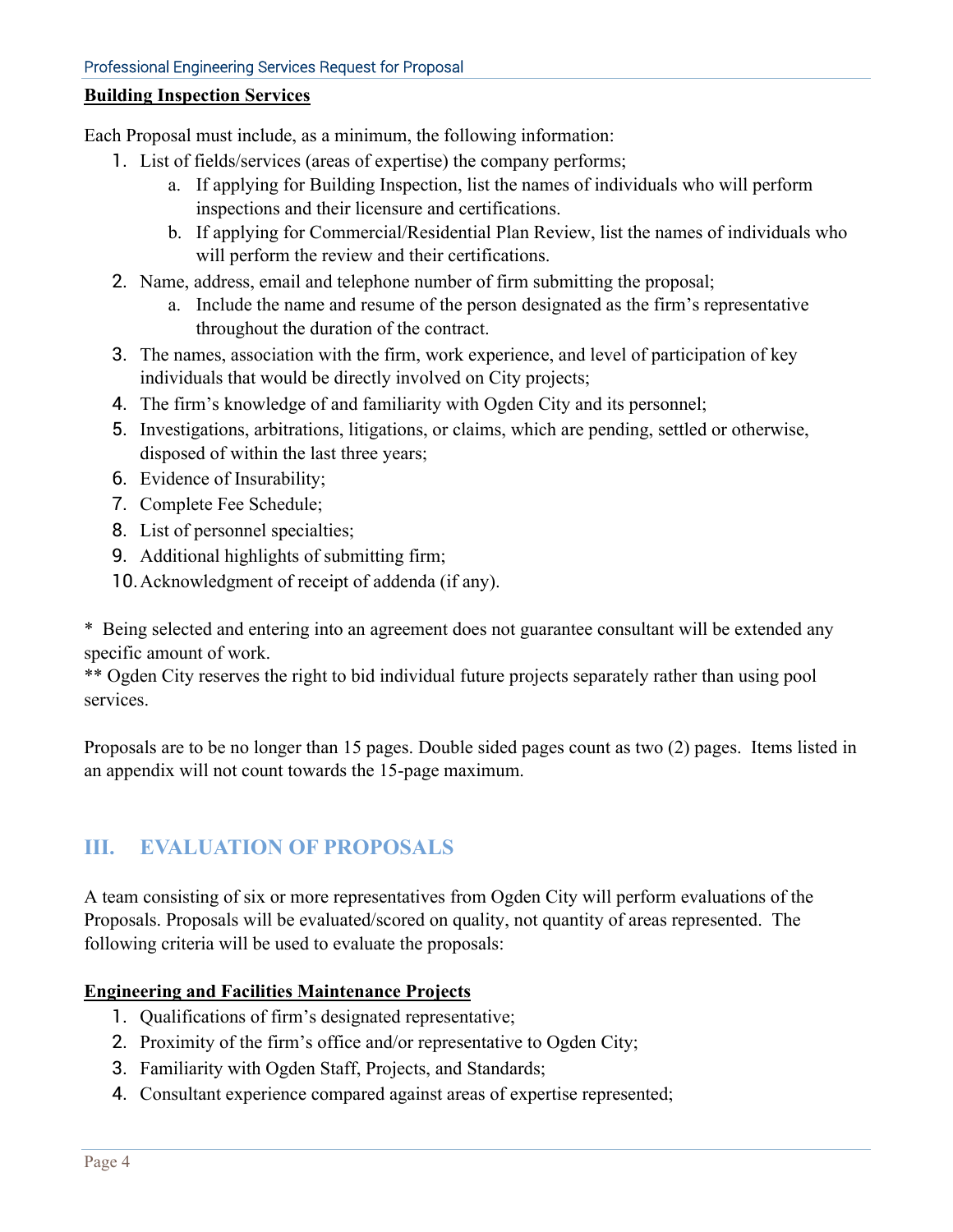- 5. Client recommendations and accuracy of information provided;
- 6. Qualifications and experience of key individuals;
- 7. Ability of the firm to complete projects in a timely manner;
- 8. Expertise and capabilities of firm;
- 9. Additional highlights that company offers as part of their service;
- 10.Evidence of Insurability (pass/fail);
- 11.Provided Fee Schedule (pass/fail);

#### **Building Inspection Services**

- 1. Qualifications of firm's designated representative including licensure and certifications;
- 2. Proximity of the firm's office and/or representative to Ogden City;
- 3. Familiarity with Ogden Staff, Projects, and Standards;
- 4. Consultant experience compared against areas of expertise represented;
- 5. Client recommendations and accuracy of information provided;
- 6. Qualifications and experience of key individuals including licensure and certifications;
- 7. Ability of the firm to complete projects in a timely manner;
- 8. Expertise and capabilities of firm;
- 9. Additional highlights that company offers as part of their service;
- 10.Evidence of Insurability (pass/fail);
- 11.Provided Fee Schedule (pass/fail).

A Selection Committee will evaluate each proposal according to the criteria set forth above. The Selection Committee will select firms based on the proposals received; no formal interviews are anticipated; however, the Selection Committee reserves the right to ask for interviews as needed. The City reserves the right to select a firm whose submittal does not meet the above stated submittal requirements. The City reserves the right, and intends, to award contracts to more than one qualified applicant. The City may perform a due diligence process on the firms receiving the highest evaluations.

Incorrect information or reference will be taken into consideration when proposals are scored.

### **IV. GOVERNING INSTRUCTIONS**

This Request for Proposal will constitute the governing document for submitting Proposals, and will take precedent over any oral representations.

### **V. INSURANCE REQUIREMENTS**

The successful proposer shall procure and maintain for the duration of the contract the required insurance against claims for injuries to persons or damages to property, which may arise from or in connection with the performance of this agreement. The consultant shall pay the cost of such insurance.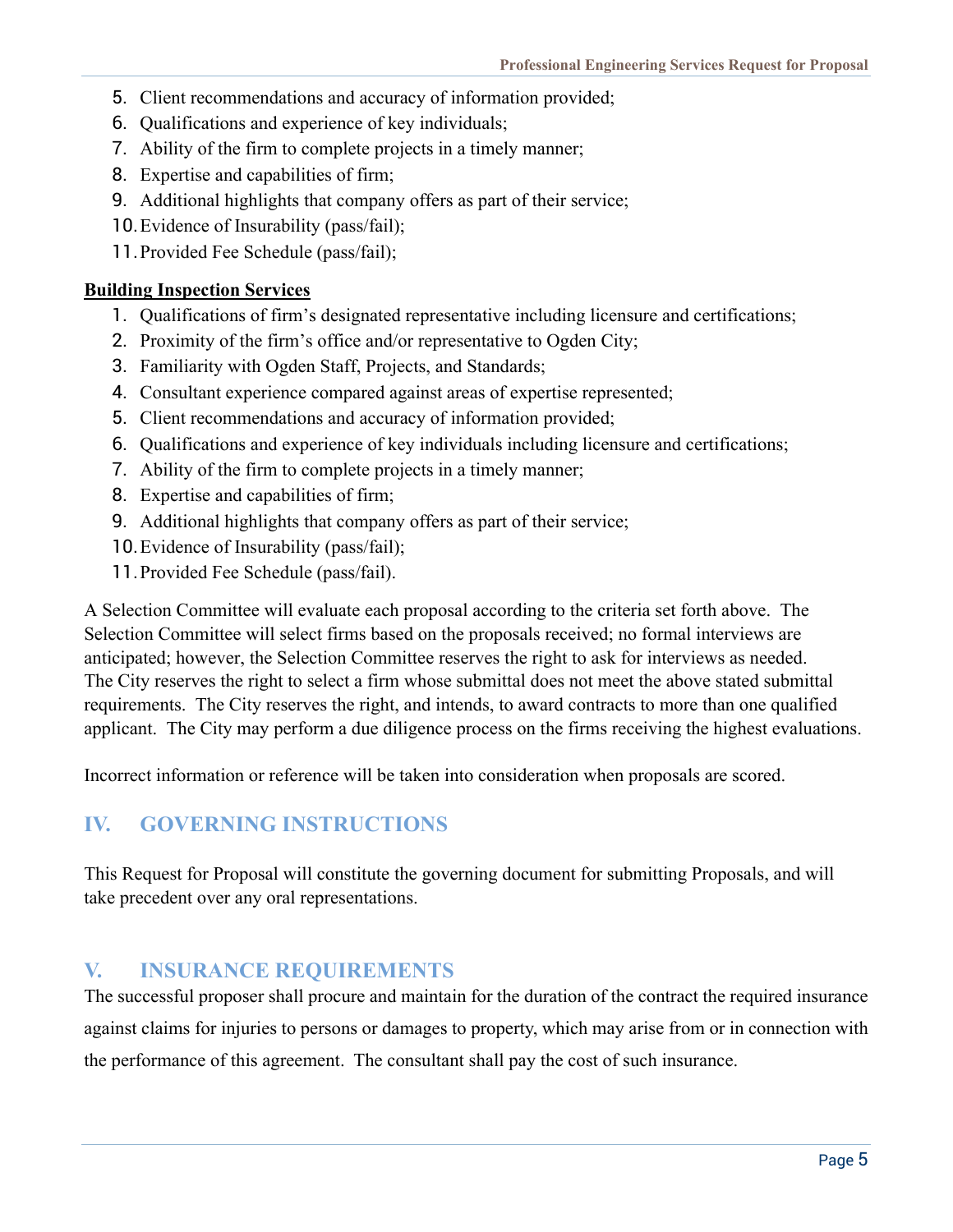- a. The amount of insurance shall not be less than:
	- i) Commercial General Liability: Minimum of \$3,000,000 commercial general liability coverage with \$1,000,000 for each occurrence. Policy to include coverage for operations, contractual liability, personal injury liability, products/completed operations liability, broad-form property damage (if applicable) and independent consultant's liability (if applicable) written on an occurrence form.
	- ii) Business Automobile Liability: \$1,000,000 combined single limit per occurrence for bodily injury and property damage for owned, non-owned and hired autos.
	- iii) Workers' Compensation and Employer's Liability: Worker's Compensation limits as required by the Labor Code of the State of Utah and employer's liability with limits of \$1,000,000 per accident.
	- iv) Professional Liability: Minimum of \$1,000,000 aggregate with \$500,000 per occurrence .
- b. Each insurance policy required by this Agreement shall contain the following clauses:
	- i) "This insurance shall not be suspended, voided, canceled, reduced in coverage or in limits except after thirty days prior written notice by certified mail, return receipt requested, has been given to the Ogden City Corporation".
	- ii) "It is agreed that any insurance or self-insurance maintained by Ogden City Corporation, its elected or appointed officials, employees, agents and volunteers shall be excess of consultant's insurance and shall not contribute with insurance provided by this policy."
- c. Each insurance policy required by this Agreement, excepting policies for Workers' Compensation, shall contain the following clause in a separate endorsement:
	- i) "Ogden City Corporation, its elected and appointed officials, employees, volunteers and agents are to be named as additional insureds in respect to operations and activities of or on behalf of, the named insured as performed under Agreement with Ogden City Corporation."
- d. Insurance is to be placed with insurers acceptable to and approved by Ogden City Corporation. Consultant's insurer must be authorized to do business in Utah at the time the license is executed and throughout the time period the license is maintained, unless otherwise agreed to in writing by Ogden City Corporation. Failure to maintain or renew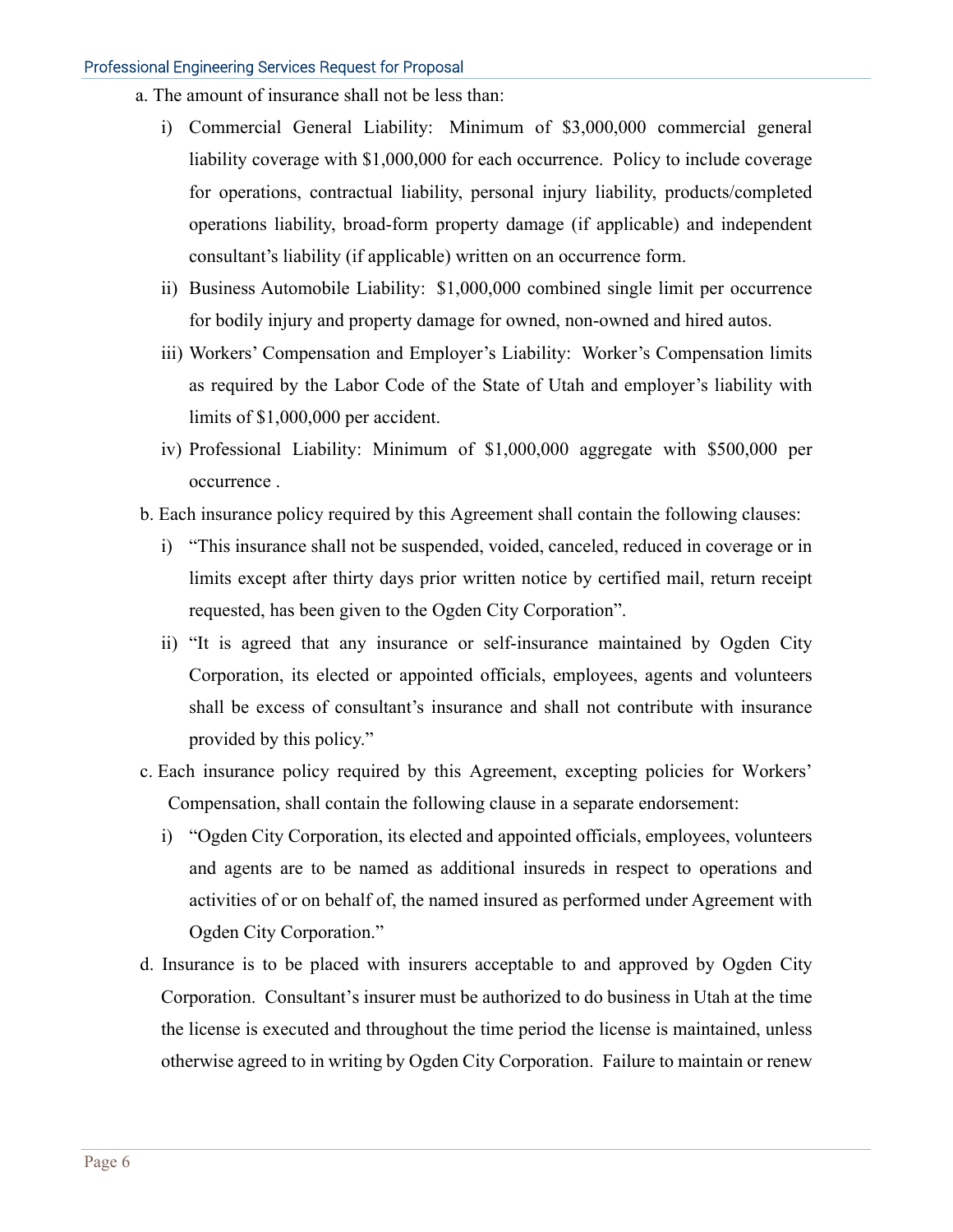coverage or to provide evidence of renewal will be treated as a material breach of contract.

- e. City shall be furnished with original certificates of insurance and endorsements effecting coverage required within, signed by a person authorized by that insurer to bind coverage on its behalf. All certificates and endorsements are to be received by the City before work begins on the premises.
- f. City reserves the right to require complete, certified copies of all required insurance policies at any time.
- g. Any deductibles or self-insured retentions must be declared to and approved by the City. At the option of the City, either: the insurer shall reduce or eliminate such deductibles or self-insured retentions as respect to the City, their elected and appointed officials, employees, agents and volunteers; or consultant shall provide a financial guarantee satisfactory to the City guaranteeing payment of losses and related investigations, claim administration and defense expenses.
- h. Consultant shall include all of its consultants as insured under its policies or shall furnish separate certificates and endorsements for each consultant. All coverages for consultant's consultant shall be subject to all of the requirements stated herein.
- i. Nothing contained herein shall be construed as limiting in any way the extent to which consultant may be held responsible for payments of damages to persons or property resulting from the activities of consultant or its agents, employees, invitees or consultants upon the Premises during the License Period.

#### **VI. GENERAL TERMS AND CONDITIONS**

- A. Qualified respondents shall be Licensed Consultants in the State of Utah, for this type of work, and who meet Ogden City's insurance and bonding requirements, and have experience with all work defined in the scope of work.
- B. For projects that are security-sensitive in nature, Ogden City reserves the right to conduct a criminal background check of each person who will be providing services in response to this RFP. If requested, consultant shall submit a BCI Criminal History Report dated within 30 days of response to RFP for each employee who will be on-site, that shows "Criminal History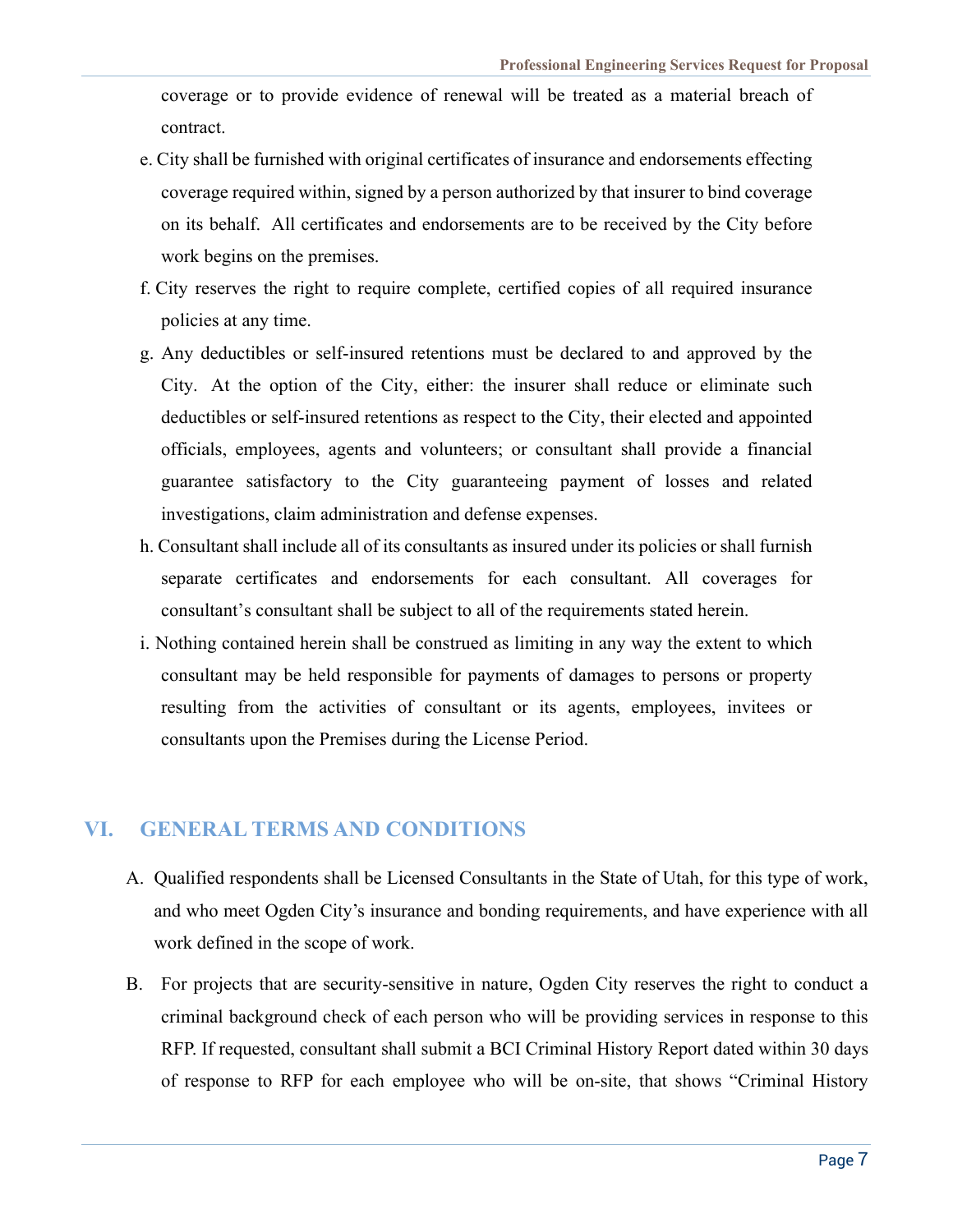Verified" and has Arrest History attachments. Employees who have any convictions on their BCI record may be subject to further review and approval by Ogden City. Ogden City may reject any response to this RFP that involves services from a person or entity that Ogden City determines is unfit or unqualified to fulfill the requirements of this RFP.

- C. All work must meet current industry standards including all Federal, State and local rules and regulations.
- D. Ogden City reserves the right to request clarification of information submitted, and to request additional information from any proposer.
- E. Ogden City will make every effort to ensure all offerors are treated fairly and equally throughout the entire advertisement, review and selection process. The procedures established herein are designed to give all parties reasonable access to the same basic information.
- F. Cost of Developing Proposals All costs related to the preparation of proposals and any related activities are the sole responsibility of the offeror. Ogden City assumes no liability for any costs incurred by offerors throughout the entire selection process.
- G. Proposal Ownership Once submitted, all proposals, including attachments, supplementary materials, addenda, etc. become the property of Ogden City and will not be returned to the offeror.
- H. Conflict of Interest No member, officer, or employee of Ogden City, during his or her tenure shall have any interest, direct or indirect, in this contract or the proceeds thereof, except as permitted by Ogden City policy.
- I. Non-Collusion The offeror guarantees the proposal is not a product of collusion with any other offeror and no effort has been made to fix the proposal price or any offeror or to fix any overhead, profit of cost estimate of any proposal price.
- J. Award of Contract The selection of the company will be made by a selection committee comprised of city employees. Ogden City reserves the right to negotiate and hold discussions with prospective service providers as necessary, however, Ogden City may award this contract without discussion of proposals received from prospective service providers.

The selected company shall enter into a written agreement with Ogden City.

Ogden City reserves the right to cancel this Request for Proposal.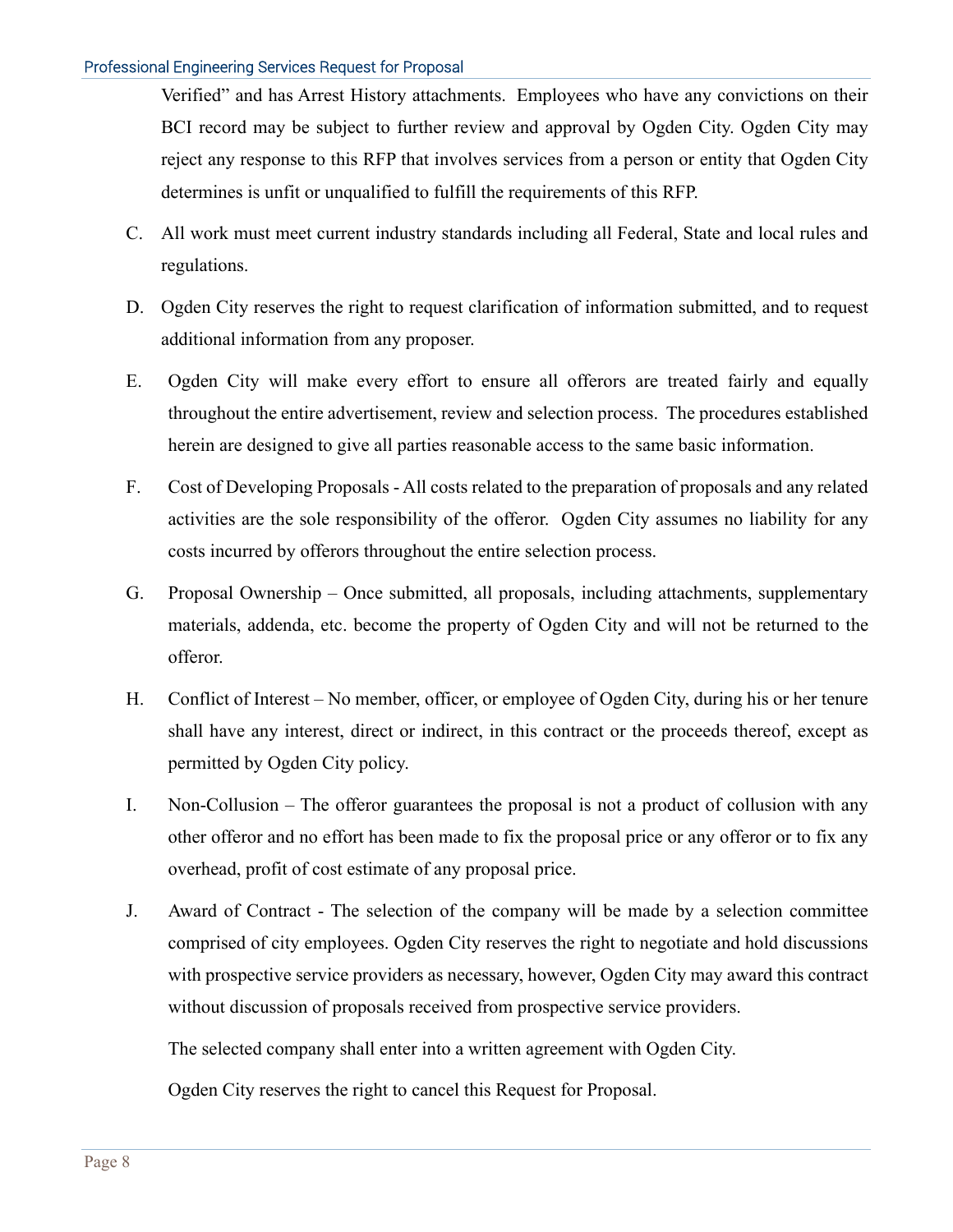Ogden City reserves the right to reject any or all proposals received. Furthermore, Ogden City shall have the right to waive any informality or technicality in proposals received, when in the best interest of Ogden City. Ogden City reserves the right to segment or reduce the scope of services and enter contracts with more than one vendor.

K. Pursuant to the Utah Government Records Access and Management Act (GRAMA), records will be considered public after the contract is awarded. If an offeror wishes to protect any records, a request for business confidentiality may be submitted to the Ogden City Recorders Office at the time of bid submission. The form can be accessed through the Recorder's webpage at: https://www.ogdencity.com/DocumentCenter/View/7004/Busiiness-Confidentiality-Claim-form

### **VII. CONTACT INFORMATION**

For discussion of this RFP, please contact the office of the City Engineer: 2549 Washington Boulevard, Suite 760, Ogden, UT 84401 or TaylorNielsen@OgdenCity.com and copy Purchasing@ogdencity.com

The question-and-answer period ends at 3 PM on Tuesday, March 7<sup>th</sup>.

*\*Please submit questions in writing to the location or email listed above. \*\*Submittal Checklist Word Document is available by email request, but will not be available after Monday. March 7.* 

### **VIII. SUBMISSION OF PROPOSALS**

No later than 2 PM on March 11, 2022, proposers shall submit the following based on interest and qualifications:

- Eight (8) sealed Proposals for *Engineering Projects*.
- Eight (8) sealed Proposals for *Facilities Maintenance Projects*.
- Six (6) sealed Proposals for *Building Inspection Services*.

The envelope of your submittal must indicate the company's name and the RFP name "**Engineering Services RFP."**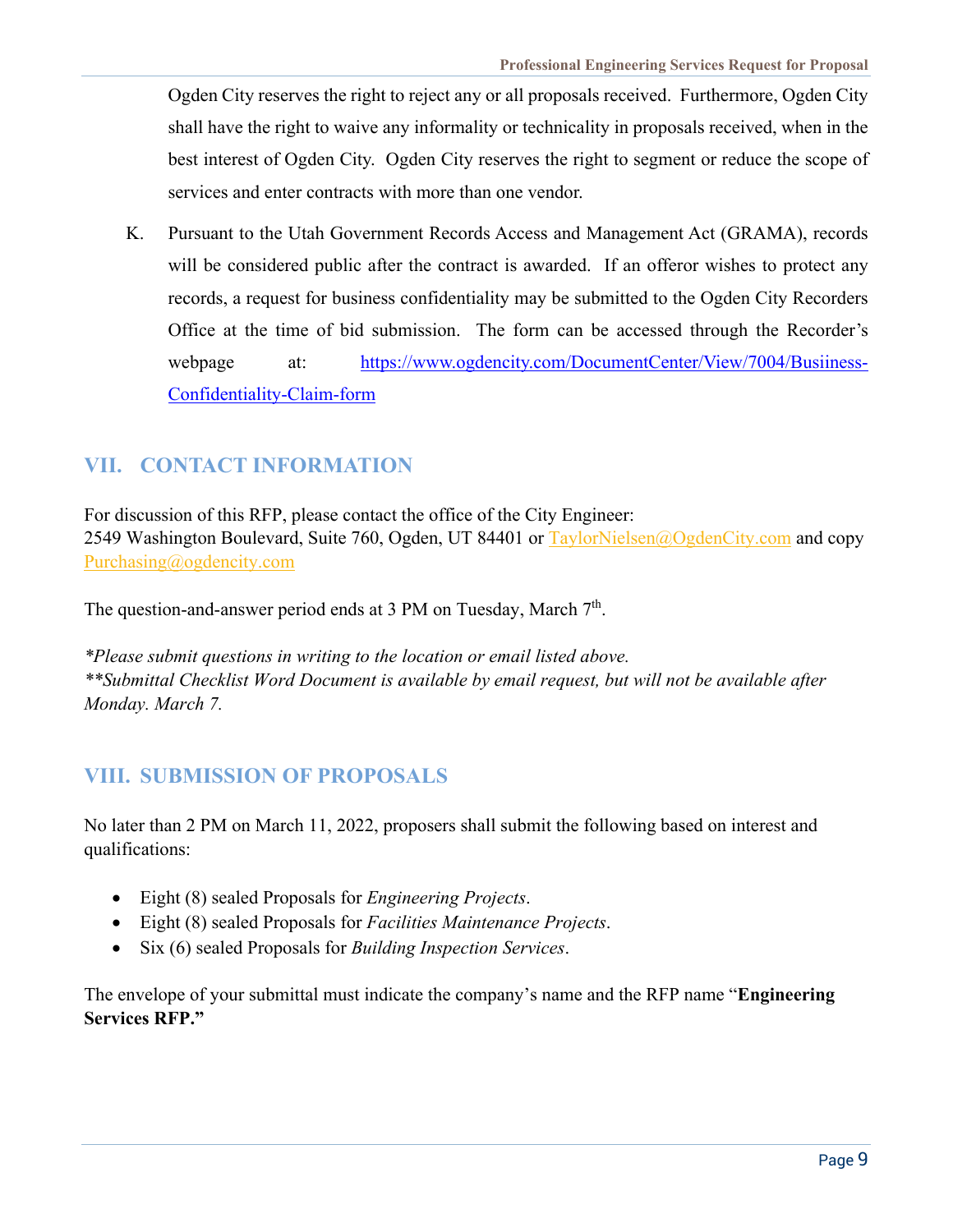If the Proposal is submitted by mail or other delivery service, it must be addressed to the Purchasing Office, 2549 Washington Blvd, Suite 510, Ogden UT 84401. It must be received prior to the submission deadline.

The Proposal may also be hand-carried to the 1st Floor Information Desk (west entrance of the building) at the same address.

#### **LATE PROPOSALS WILL NOT BE ACCEPTED.**

No facsimile or email transmittals will be accepted.

It is the sole responsibility of those responding to this RFP to ensure that their submittal is made to the correct location and in compliance with the stated date and time.

City offices are closed on holidays.

The City reserves the right to accept or reject any submittal as it best serves its convenience and/or is found to be in the best interest of the City.

Ogden City encourages and welcomes bids from local, small, women and minority owned businesses, and other disadvantaged business enterprises.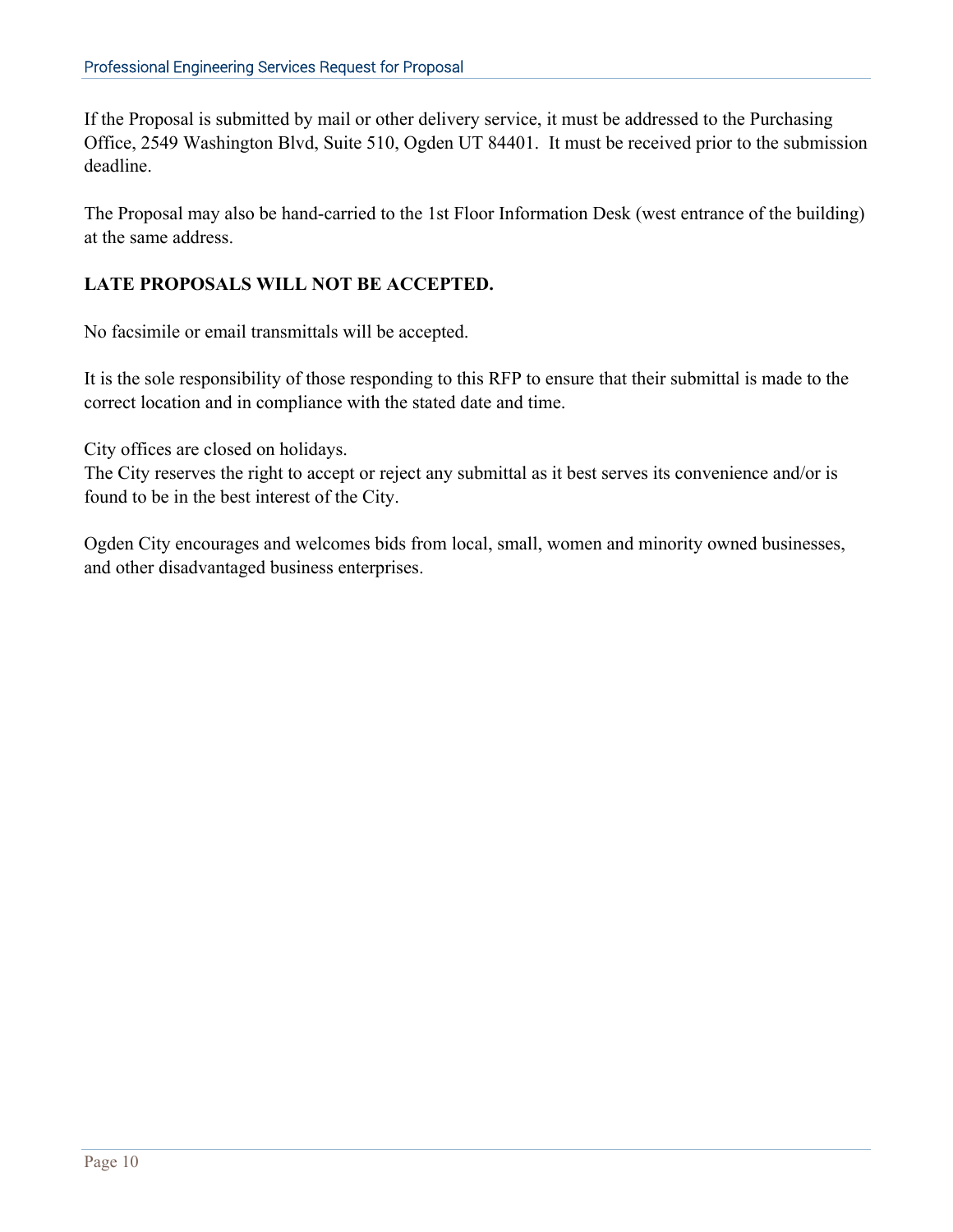YOUR LOGO<br>HERE

### **OGDEN CITY PROFESSIONAL ENGINEERING SERVICES - RFP**

| <b>COMPANY INFORMATION</b>    |  |
|-------------------------------|--|
| Company name:                 |  |
| Address:                      |  |
| Telephone number:             |  |
| Designated<br>Representative: |  |

### **CHECKLIST – ENGINEERING PROJECTS**

**Project Management Services** 

### **Pre-Design Services**

|               | Planning/Programming                                               |
|---------------|--------------------------------------------------------------------|
|               | Site Evaluation and Selection                                      |
|               | <b>Condition Survey and Reports</b>                                |
|               | <b>Cost Estimating/Budget</b>                                      |
|               | Assessments and Reports                                            |
| <b>Design</b> |                                                                    |
|               | General Civil Engineering                                          |
|               | Road Design                                                        |
|               | Sewer                                                              |
|               | Storm Drain and Storm Water Pollution Prevention                   |
|               | Water Systems and Treatment                                        |
|               | Surveying                                                          |
|               | Geotechnical Services, including boring, analysis, and peer review |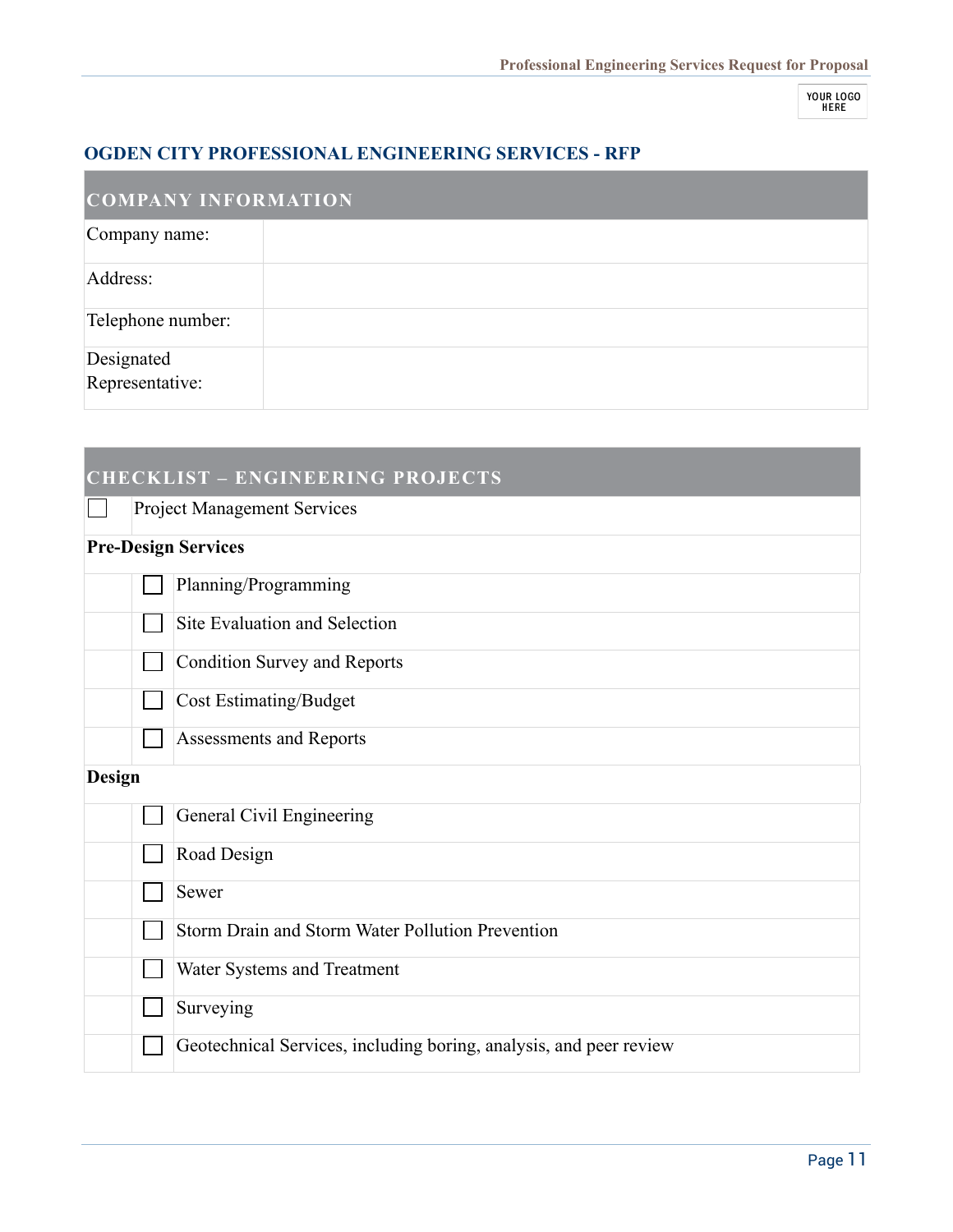|                     | Geotechnical Reporting, studies and evaluation     |
|---------------------|----------------------------------------------------|
|                     | Transportation, Traffic Signalization, and Studies |
|                     | Structural                                         |
|                     | Railroad Services                                  |
|                     | Floodplain Evaluation and Management               |
|                     | Computer Aided Drafting                            |
| <b>Construction</b> |                                                    |
|                     | Administration and Management Services             |
|                     | Quality Assurance and Materials Testing            |
|                     | Field Engineering and/or Inspection                |
|                     | Public Involvement                                 |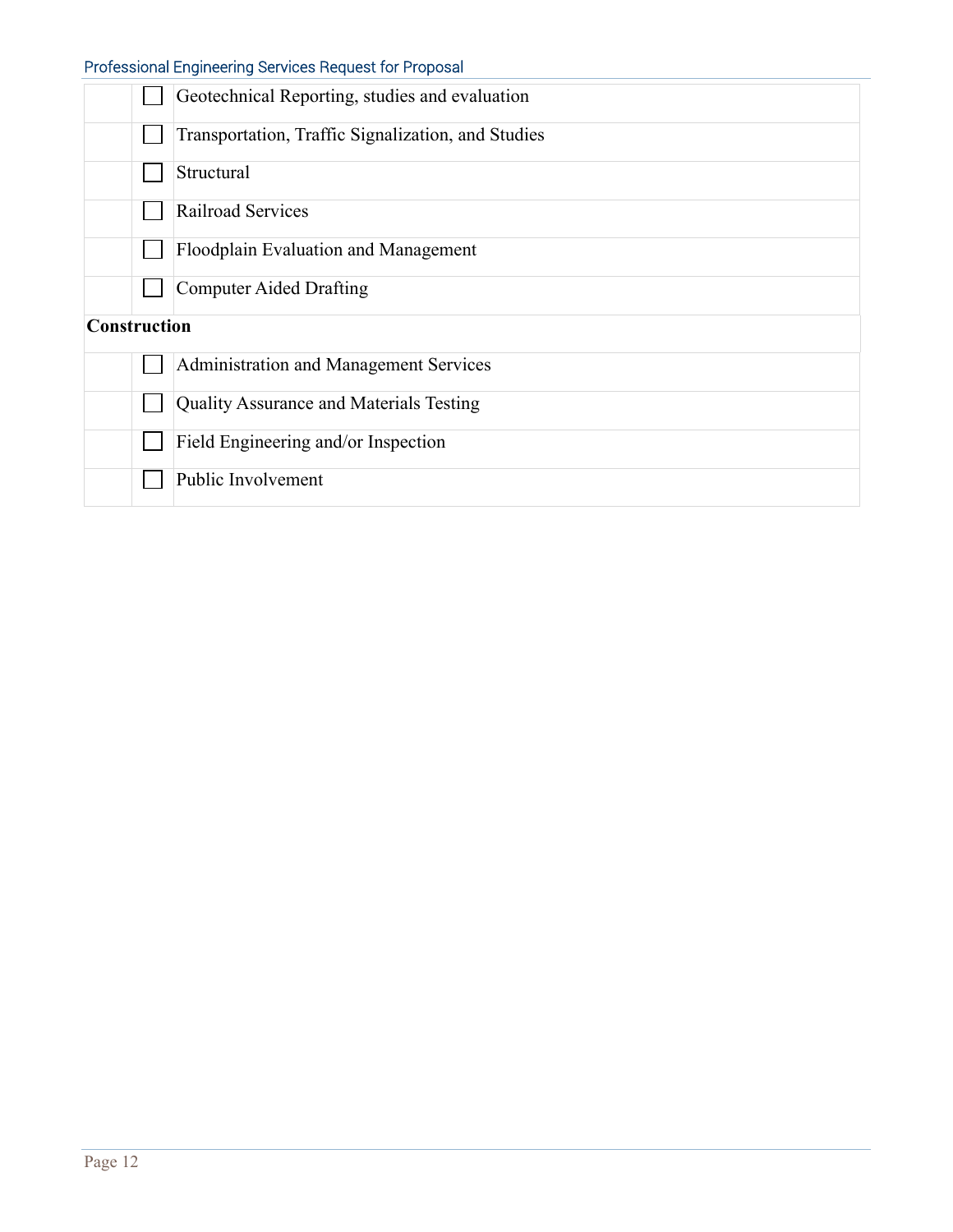**YOUR LOGO**<br>HERE

### **OGDEN CITY PROFESSIONAL ENGINEERING SERVICES - RFP**

| <b>COMPANY INFORMATION</b>    |  |  |
|-------------------------------|--|--|
| Company name:                 |  |  |
| Address:                      |  |  |
| Telephone number:             |  |  |
| Designated<br>Representative: |  |  |

| <b>CHECKLIST - FACILITY PROJECTS</b> |                                                                                 |
|--------------------------------------|---------------------------------------------------------------------------------|
|                                      | Electrical                                                                      |
|                                      | Mechanical                                                                      |
|                                      | Building Envelope Integrity (Includes Structural, Water Intrusion)              |
|                                      | Structural (Buildings/Facilities)                                               |
|                                      | Environmental Engineering including assessments, remedial design, and oversight |
|                                      | Site (oversight, Federal and State Compliance, etc.)                            |
|                                      | Landscape Architecture                                                          |